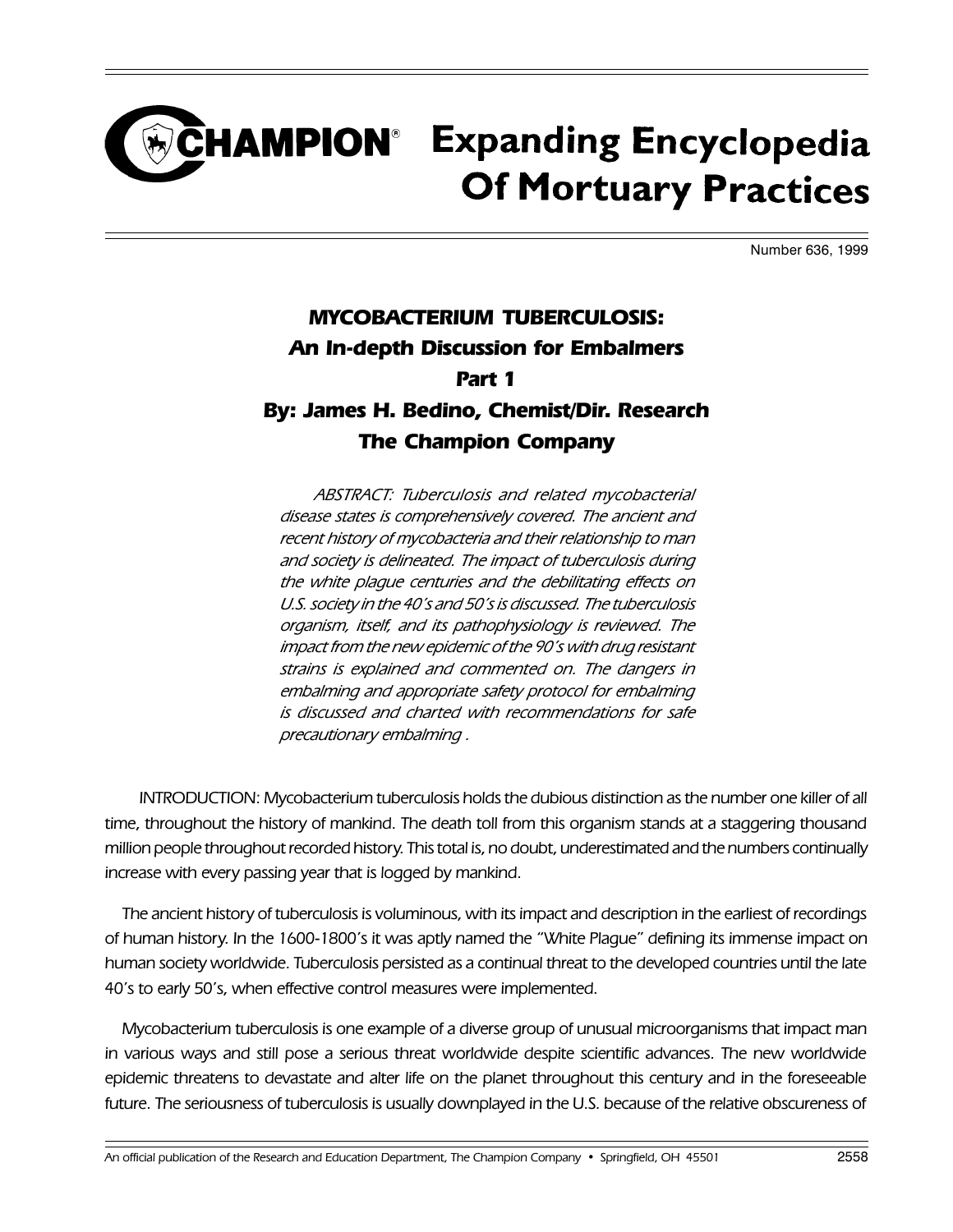the disease and the low number of cases documented yearly in our highly developed society. This relaxed attitude pervades the embalming profession and tuberculosis, more often than not, is viewed as just another disease state that passes through the embalming room. I disagree with this assessment and assert that tuberculosis, especially the MDR (multi-drug-resistant) strains, present a definite danger during embalming and demand close attention to infection control that exceeds universal precautions as they are routinely and half-heartedly applied during most embalming scenarios. There are simple but effective precautions that can be used in addition to standard procedures that will greatly enhance safety and allow almost risk-free embalming in almost all situations. These will be discussed in detail.

AN ANCIENT DISEASE: Tuberculosis and the related mycobacteria have been with mankind since before recorded history. Egyptian mummies show spinal bone ulcerations and long bone ulcerates that would have been painful and disfiguring to the bearer of the affliction. This characteristic hunchback look is depicted in hieroglyphics and tomb paintings dating back to 3000 B.C.. One child mummy dated at approximately 4000 B.C. actually harvested tubercle bacilli. Another mummy even shows tracks of pustular discharge along the spinal psoas muscle (which occurs only in T.B.). This particular mummy was highly investigated as he was identified as a High Priest of Amon.

The actual earliest neolithic grave site that implicates tuberculosis is located in Heidelberg, Germany and shows vertebral destruction indicative of T.B. and is dated at 5000 B.C.. Several additional stone age skeletons dated at 4000 B.C. in various locations throughout Europe show characteristic tubercular vertebral destruction. Tuberculosis appeared in Britain during Roman times and exerted a serious impact on health to the entire Roman Empire.

The Bible is very explicit in numerous passages (Deuteronomy and others) in siting both the disease and the characteristic aftermaths that afflicted the bearer of tuberculosis. Numerous sites also exist for tuberculosis close relative - leprosy.

Tuberculosis was present in the Americas long before Columbus' landings in the late 1400's and early 1500's. Peruvian mummies have been confirmed to be carriers of T.B. by DNA analysis of the remains. Numerous examples of Mayan art and drawings depict symptomology of tuberculosis. Several American Indian graves have rendered skeletons with tubercular signs (the most definitive being an Ohio Indian gravesite with a 1275 A.D. date). Epidemics of the Ontario Hurons and New York Indians are well documented in historical literature. Mummy studies indicate that the affliction rate was 1-10% of the total population in various Indian cultures.

Globally, tuberculosis is definitively demonstrated in Indian elephant skeletons dating prior to 2000 B.C.. It was present in prehistory Asia and has been implicated in protohistory Japan in the ancient Ainu tribes. Numerous references to tuberculosis-like disease in India and China (2000-1300 B.C.) include commentary about the symptoms and characteristics of the disease and notes its incurability. Hippocrates coined the term tubercula for consumptive disease or "the phthisis" which means literally to spit. The link between spinal and pulmonary symptoms was delineated in the 400 B.C.'s. Galen later described T.B. in more detail and attempted treatments without success.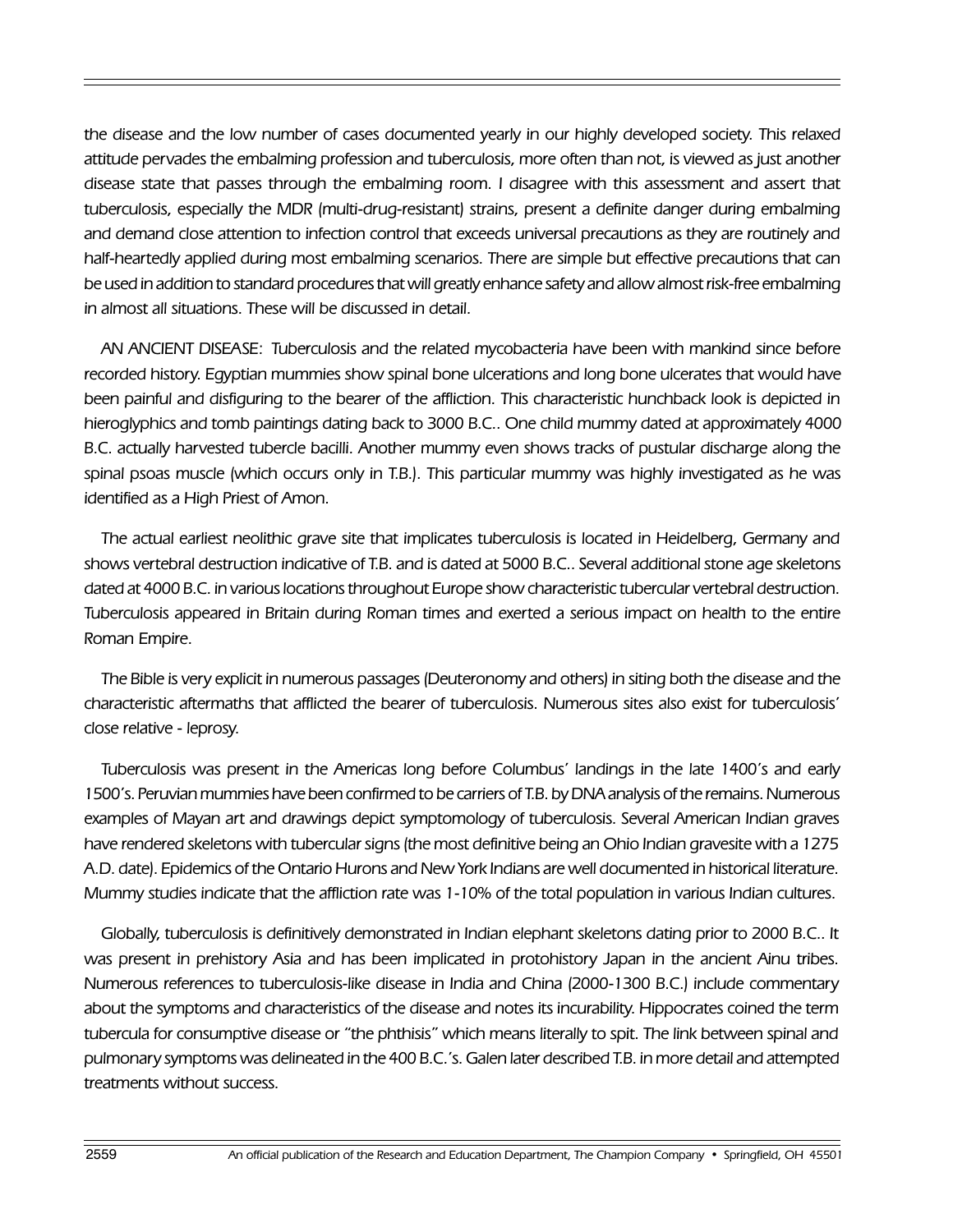Mycobacteria was probably a soil bacteria that developed infectious capability in humans very early on in mankinds history. Mycobacteria also effects cattle, birds, fish, frogs and small reptiles. There has been a constant danger from infection from the bovine strains through the ingestion of milk and dairy products. Mycobacteria is destroyed by sunlight and ultraviolet irradiation, but can survive weeks and months in dust and air.

THE WHITE PLAGUE: Tuberculosis' place in society was aptly defined poetically as "The Captain of Death", such was its immense impact on the suffering and misery of mankind. The White Plague refers to the term given tuberculosis during the 1600's to late 1800's. During this time the only thing thought possible for the affliction was divine intervention. The symptoms were debilitating and disfiguring and coined "lupus vulgaris" for the grotesque thickening and reddening of the facial tissues that was indicative of advanced tuberculosis. Scrofula is the term used for the tuberculous swollen and discharging lymph glands at the surface of the neck region in a person suffering from T.B..

Touching by Kings and Queens to cure the so-called "King's evil" started in England with Edward The Confessor in 1050 A.D. and continued up to Queen Anne. Clovis, of France, however, was probably the first European monarch to actually touch - doing so in his coronation ceremony in 496 A.D.. Charles II in the 1680's is known to have touched an average of 90 of his subjects per week during much of his reign. Scrofula was a very visible and common symptom of T.B. and more often than not self-resolved as the disease subsided. This disappearance of scrofula was, no doubt, the cause for the belief in the efficacy of the King's touch. Interestingly, Samuel Johnson was one of the last to ever be touched, having been so as a boy in 1712.

In London in the 1700's, 1 out of every 5 deaths was attributed to consumption and the term White Plague was born. Tuberculosis peaked in England in 1780 with a total yearly death toll of 1-2% of the entire population. In 1815 it was estimated that 1/4 of all the population of Europe had tuberculosis in one form or another. By the turn of the 19th century, the death toll was 7 million with 50 million infected in London and New York alone. In the United States from the American Revolution to the 1800's tuberculosis accounted for 20-25% of all deaths.

In 1882, Robert Koch isolated and identified Mycobacterium tuberculosis and elucidated much microbiological knowledge about this unusual bacteria. T.B. grows very slowly (1/30th the normal rate for most other bacteria) and reproduces as slowly. It is very difficult to stain due to its waxy coating and is very difficult to culture and keep alive in the lab. The two ways of infection in society are inhalation and ingestion (mostly cows milk) and casual contact is enough to transmit infection. This is exemplified by the fact that 1/3 of the world's population is skin test positive for T.B.. Inhalation dangers exist due to the inclusion in droplet nuclei of 1-5 microns and the fact that the organism survives very well dried and in fomites (but this is not the usual method of transmittal).

The death toll of famous and influential people is truly staggering. Poet John Keats dead at 25. Vivian Leigh, wife of Laurence Olivier and star of Gone With The Wind died from pulmonary tuberculosis. St. Francis of Assisi, Eleanor Roosevelt, Louis XIII of France, Spinoza, Kafka - all sufferers and deaths attributed to T.B.. Simonetta Vespucci, the 23 year old model for Botticelli's Venus died from tuberculosis. Botticelli's serpent around the neck of the sculpture signified the death sentence of T.B.. Cardinal Richelieu, Sterne, Shelley, Poe, Eugene